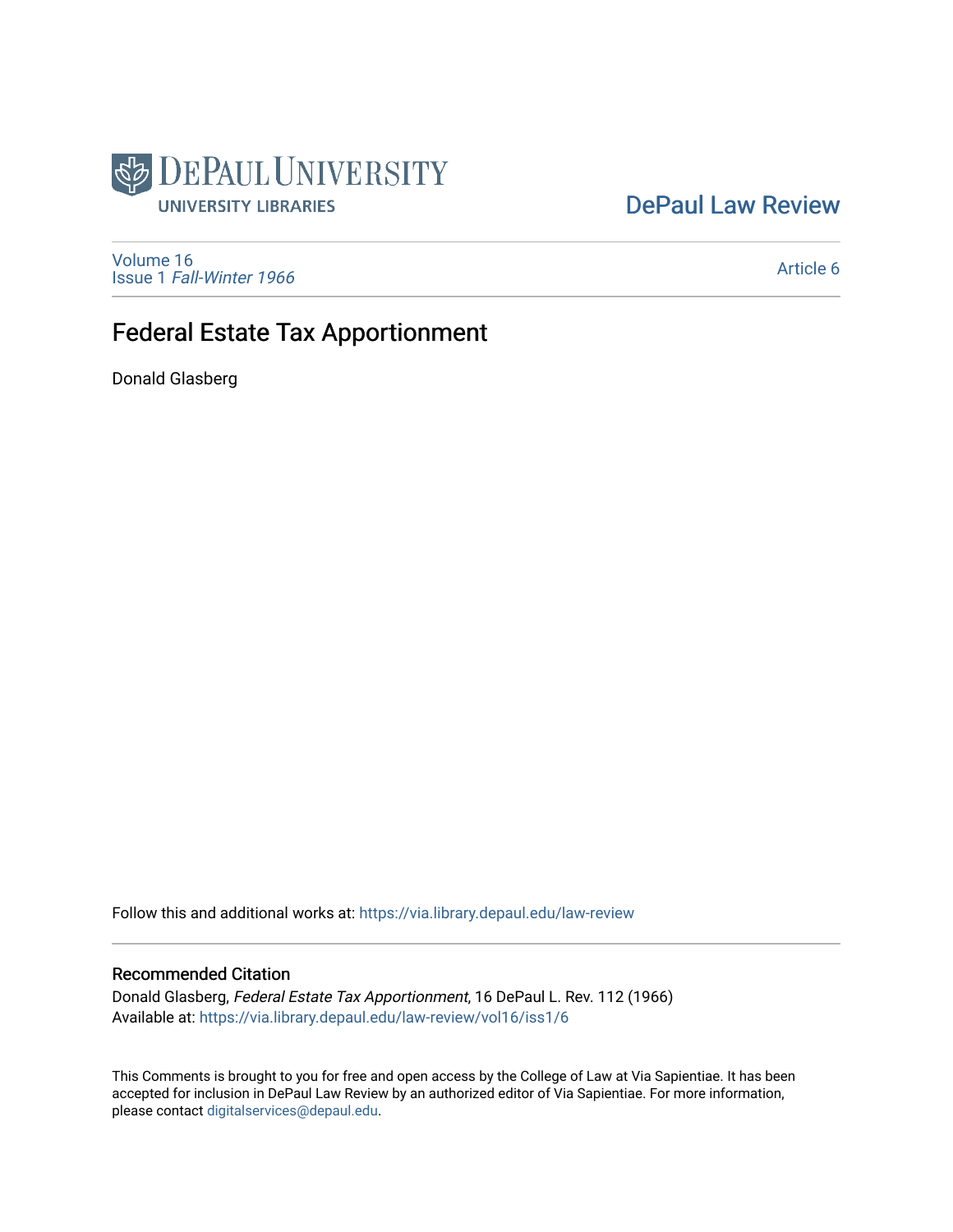## FEDERAL ESTATE TAX APPORTIONMENT

The federal estate tax<sup>1</sup> is not a tax on property or on the right to receive property from a decedent; rather it is a tax on the privilege of transferring property from the dead to the living.<sup>2</sup> Inordinate as it might appear, due to it being a federal levy, its principal effect is directed only upon reasonably large estates, because the tax is levied upon a taxable estate over **\$60,000.3** Since payment of the estate tax must necessarily reduce the size of the estate available for distribution or diminish the recipient's share of the decedent's property, it is important to determine where the ultimate tax burden is to be placed.

Placement of the tax burden can be made by one of three possible procedures. First, the burden may be borne by the residuary estate. 4 The effect of this "burden on the residue" doctrine is to give all specific recipients their full respective shares without deduction, and to charge the general beneficiaries the total amount of the tax. Another procedure, referred to as the "equitable apportionment" doctrine, places the impact of the tax upon each and every recipient of the decedent's property in proportion to his benefits.<sup>5</sup> The third procedure is a compromise between the first two and places the burden both on the residuary beneficiaries under the will and on those taking interests outside the will, the nonprobate interests.6 By including the non-probate assets, those which pass and vest by gift and contract law and not by will, in the tax apportionment, specific legatees and devisees are granted their full interest and the residuary beneficiaries and the recipients of the non-probate assets are required to pay a proportional share of the tax imposition.

The reason behind the apportionment doctrine is best understood when it is realized that for the purpose of determining the amount of the tax imposition the taxable estate includes not only real and personal property passing under a will or by laws of descent and distribution, but also many non-probate assets. These interests include: **(1)** gifts made in contemplation of death; (2) inter vivos trusts intended to take effect in possession or enjoyment at or after death; (3) life trusts subject to revocation; (4)

**1 INT.** REv. **CODE** OF 1954, **§ S** 2001-2209.

2 Lawless v. Lawless, 17 **111.** App. 2d 481, **150** N.E.2d 646 (1958).

**3 INT.** REV. **CODE** OF 1954, **§** 2052. Another \$60,000 may be deductible by virtue of the marital deduction as provided in **S** 2056, plus deductibles allowed for transfers to charities. Thus estates up to \$120,000 are generally considered to be tax free.

**4** Plunkett v. Old Colony Trust Co., 233 Mass. 471, 124 NE. *<sup>265</sup>*(1919).

*5 In re* Mellon's Estate, 347 Pa. 520, **32** A.2d 749 (1943).

*6 In re* Gato's Estate, 276 App. Div. 651, 97 N.Y.S.2d 171 (1950), *aff'd,* 301 N.Y. 653, 93 N.E.2d 294 (applying Florida law); *In re* Gallagher's Will, 57 N.M. 112, *255* P.2d 317 (1953).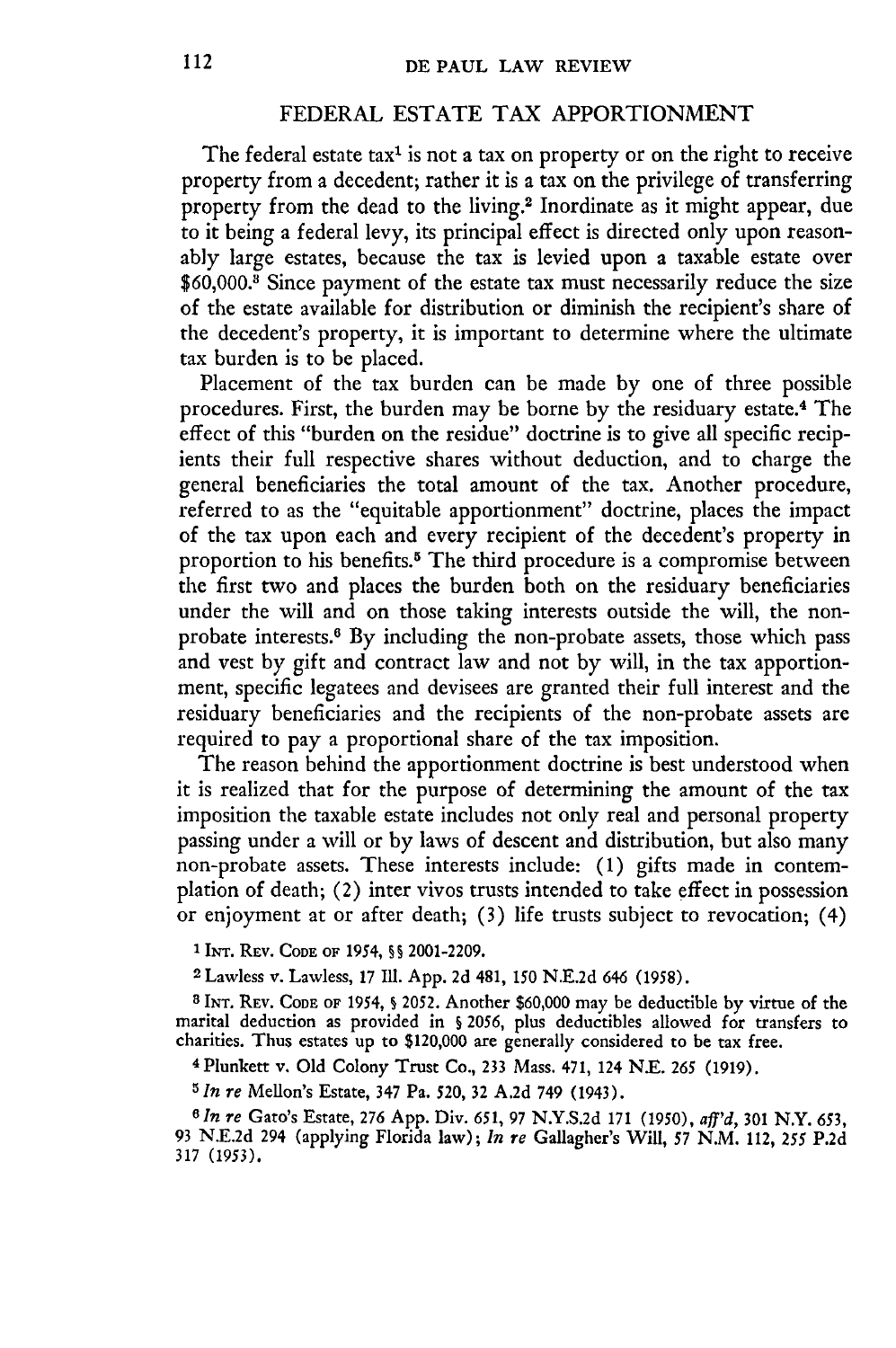life insurance proceeds; (5) joint tenancy property, which may be stocks, bonds, bank accounts and the family home; (6) powers of appointment; and others.7 Therefore, with non-probate assets and specific devises and bequests being included with the residuary estate in the determination of the amount of the tax, if the residuary estate alone had to bear the tax burden it becomes feasible to visualize many situations where the relationship of the former could be so unproportional to the latter as to cause its total depletion. This inequality must also be viewed in regard to the normal practice of testators bequeathing the residue of the estate to spouse, issue or relative.

This comment will consider the placement of the ultimate tax burden and the participation therein of non-residuary beneficiaries. The importance of participation is of immediate monetary concern to all distributees of a decedent's property and has significance to a testator in the planning of his estate,<sup>8</sup> because he has the right to shift the tax burden from where the law would locate it by the use of appropriately clear language in his will.<sup>9</sup> This right, recognized in the federal estate tax statute,<sup>10</sup> necessitates knowledge of which procedure, apportionment or burden on the residue, will be applied in the event the testator's will contains no tax provision. Confusion surrounding the applicable law has led to numerous cases involving judicial construction of tax provisions in wills.<sup>11</sup>

Placement of the ultimate tax burden is not related to its payment, only to the liability for payment. The executor or administrator of an estate<sup>12</sup> is charged by statute with the actual payment of the entire federal estate taxia regardless of the fact that the gross estate consists of non-probate

#### **7** INT. REV. CODE **OF** 1954, **S§** 2031-2044.

8 Where an intestate leaves no property which can pass except under the laws of descent and distribution, no problem of placement exists. The tax is deducted before the computation of the intestate shares. See Hampton's Administrator v. Hampton, 188 Ky. 199, 221 S.W. 496 (1920); Martin v. Martin's Administrator, 283 Ky. 513, 142 S.W.2d 164 (1940).

**9** United States Trust Co. v. Sears. 29 F.Supp. 643 (D.C. Conn. 1939); *In re* Walbridge's Estate, 170 Misc. 127, 9 N.Y.S.2d 907 (1939); "It is considered competent for a testator to specify what property shall assume the burden of inheritance tax on the transfer or right of succession of his estate." *In re* McDonald's Estate, 314 Ill. App. 148, 150, 41 N.E.2d 128, 130 (1942); U.S. v. Goodson, 253 F.2d 900 (8th Cir. 1958), recognizing the right of testator to shift the burden of the federal estate tax.

**10** INT. REv. **CODE OF** 1954, § 2205.

**11** See generally, 37 A.L.R.2d 7 (1954), for a collection of cases concerning will provisions affecting tax burdens. The cases are too numerous and the possibilities too great to be included within the scope of this paper.

12 The definition of "executor" for purposes of the estate tax includes an administrator. **INT.** REV. **CODE OF** 1954, § 2203. This procedure is adopted in this paper.

**<sup>13</sup>**INT. REv. **CODE OF** 1954, **S** 2002.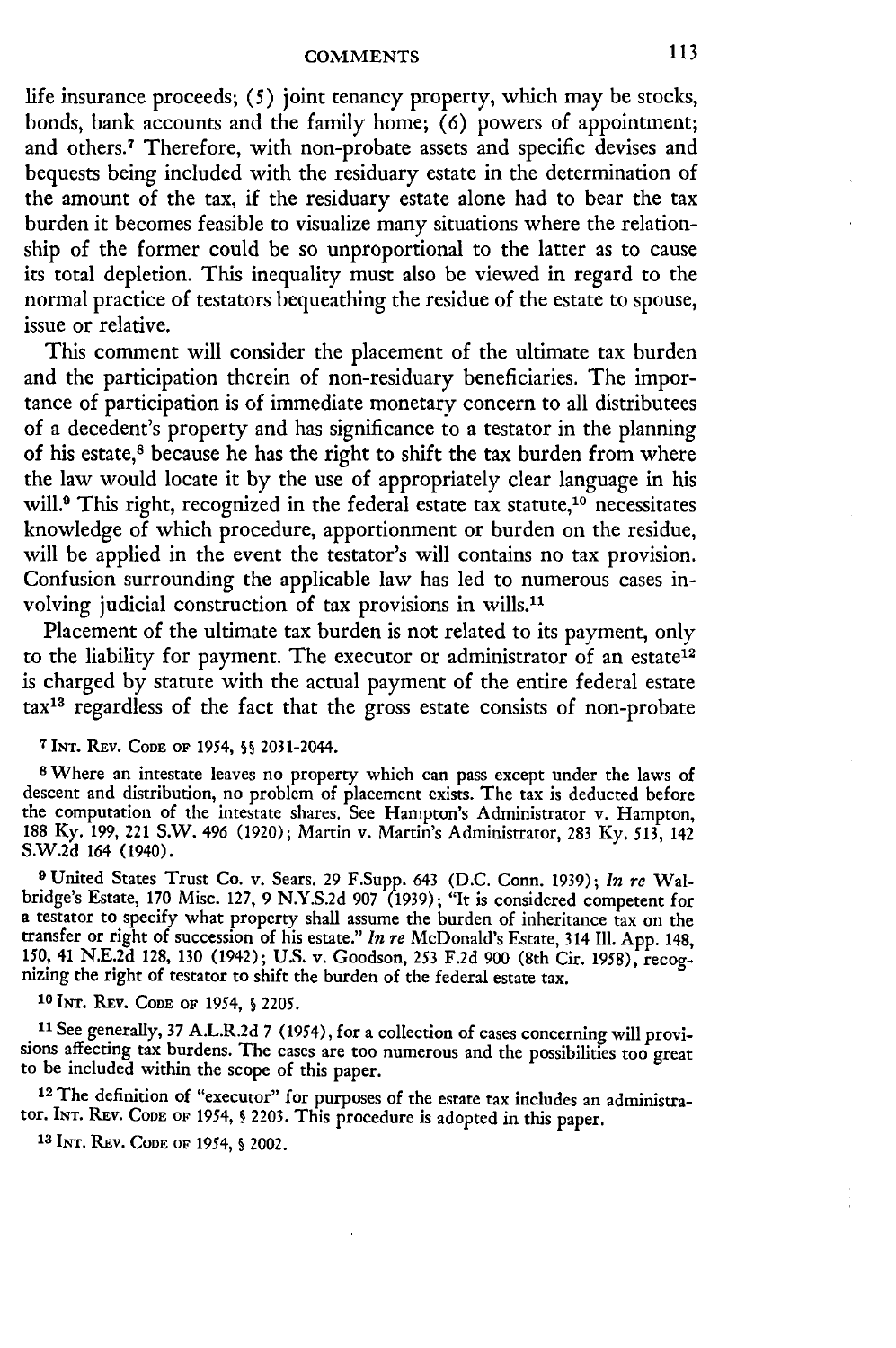assets, which do not come within his possession.<sup>14</sup> This duty is placed upon the executor only to facilitate the government's collection of the tax and the ultimate burden is determined by state law.'5 The executor, in order to make payment, must use the funds of the estate available to him. Whether the executor has a right to seek reimbursement on behalf of the residue estate from the recipients of special devises and non-probate interest is the issue of equitable apportionment. The answer to this question will then determine the placement of the ultimate tax burden.

The federal estate tax as first enacted<sup>16</sup> made no attempt at locating the ultimate burden of the tax, though it did make the executor of the estate responsible for its payment.17 After enactment, a provision was added whereby the executor was entitled to collect a proportionate share of the tax from the beneficiary of any insurance proceeds which were included in the decedent's gross estate, unless the decedent's will provided to the contrary.'8 The effect of this provision was to apportion the tax against non-probate assets consisting of insurance proceeds. In 1942, another provision was added to allow apportionment where the non-probate assets consisted of property subject to a power of appointment.<sup>19</sup> Even before the inclusion of the latter provision some states were allowing apportionment of the estate tax where appointive property was involved.20 No other apportionment provisions have been added to the federal statute to supplement these two non-probate asset directives. Although payment of the tax by the executor was still required, the placement of the ultimate tax burden was not specified.

Early case determination of the apportionment issue was resolved in favor of placing the tax burden on the residuary estate. Support for these holdings was based on various state court interpretations of the federal statute. One supporting proposition argued that inasmuch as the executor was required to pay the tax before distribution of the estate it was a parallel to the required payment of debts, charges and just obligations from the residuary estate; therefore, the tax also was an obligation of the

14 Treas. Reg., **S** 20.2002-1.

**<sup>15</sup>**Seattle First National Bank v. Macomber, **32** Wash. 2d 696, **203** P.2d 1078 (1949); Carpenter v. Carpenter, 364 Mo. 782, 267 S.W.2d **632** (1954).

**'6** Revenue Act of 1916, **S** 200, 89 Stat. 77.

*<sup>17</sup>Supra* note **13.**

**<sup>18</sup>**Revenue Act of 1918, **5** 480, 40 Stat. 1057. This section was the basis for **S** 2206 of the Ir. REv. **CODE** OF 1954.

**<sup>19</sup>**Revenue Act of 1942, **S** 403 (c). This section was the basis for **S** 2207 of the INT. REv. **CODE** OF 1954.

**2O** Regents of University System v. Trust Company of Georgia, 194 Ga. 225, 21 S.E.2d 691 (1942); Hooker v. Drayton, 69 R.I. 290, **33** A.2d 206 (1943). *Cf.* First National Bank v. Hart, **393** 111.489, 50 N.E.2d 461 (1943). See generally, 150 A.L.R. **723** (1944).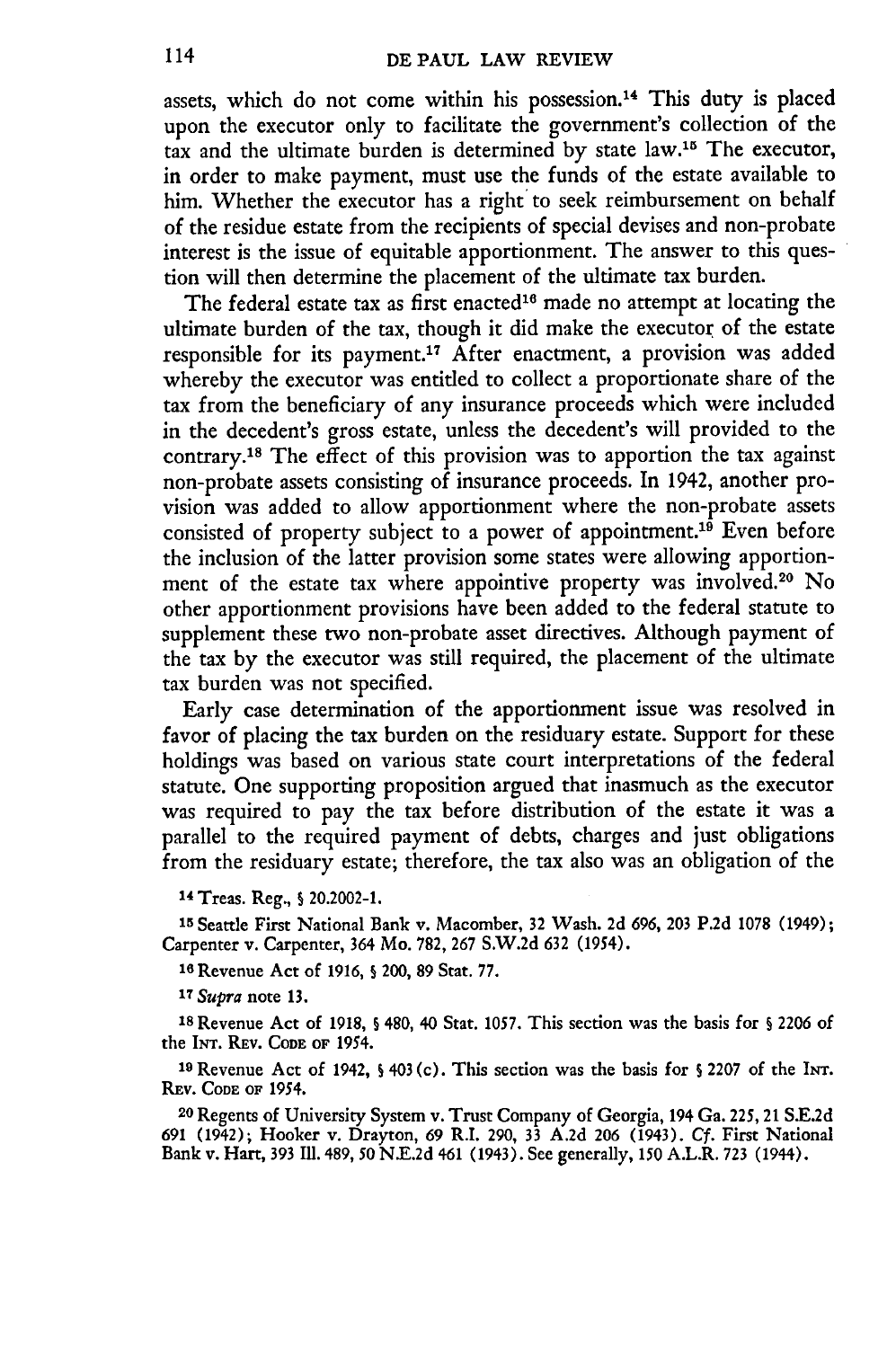estate to be paid from the residuary.<sup>21</sup> Another interpretation was predicated upon federal preemption of the area because, since Congress had authorized apportionment in certain situations, no other apportionment was intended. 22 Furthermore, it was argued that where specific devises and bequests were made by a testator who also made a gift of the estate residue, he manifested an intention to have the tax burden fall on the residue.<sup>28</sup>

Not only did the early cases rule against apportionment where devised and bequeathed property was involved,<sup>24</sup> but they did so where the taxable estate included non-probate assets, other than life insurance proceeds and appointive property.<sup>25</sup> The only case which appears to have upheld apportionment was a 1918 New Hampshire case<sup>26</sup> involving specific and residuary legacies. This case appears to be the first to decide the question of the placement of the federal estate tax burden. However, the case was overruled in 193827 and thereafter, New Hampshire temporarily applied the "burden on the residue" doctrine.<sup>28</sup>

The aforementioned foundations for state application of the "burden on the residue" doctrine, with the exception of a testator's presumed intention in the absence of a tax provision in his will,<sup>29</sup> ceased to exist in 1942 when the United States Supreme Court rendered its decision in *Riggs v. Del Drago.30* The court held that final determination of the ultimate burden of the federal estate tax was up to the individual states, except where Congress had specifically provided to the contrary.

The *Del Drago* case involved a New York decedent who by will made certain outright bequests to one legatee, created a life trust with a remainder over in others, and left the residuary estate in a life trust to the first mentioned legatee with a remainder over. No provision was made in the will regarding payment of taxes. When the executor sought to have

21 Plunkett v. Old Colony Trust Co., 233 Mass. 471,124 **N.E.** 265 (1919); Hepburn v. Winthrop, 65 App. D.C. 309, 83 F.2d 566 (D.C. Cir. 1936).

<sup>22</sup> Bemis v. Converse, 246 Mass. 131, 140 N.E. 686 (1923); Farmers Loan Co. v. Winthrop, 238 N.Y. 488, 144 **N.E.** 769 (1924), *cert. denied,* 266 U.S. 633 (1925).

**<sup>28</sup>**Y.M.C.A. v. Davis, 106 Ohio St. 366, 140 N.. 114 (1922), *aff'd,* 264 U.S. 47 (1924).

24 Plunkett v. Old Colony Trust Co., *supra* note 21; *In re* Hamlin 266 N.Y. 407, 124 N.. 4, *cert. denied,* 250 U.S. 672 (1919); Y.M.CA. v. Davis, *supra* note 23.

**<sup>25</sup>**Wells Fargo Bank and Union Trust Co. v. Older, 50 Cal. App. 2d 724, 123 P.2d 873 (1942); Ericson v. Childs, 124 Conn. 66, 198 Ad. 176 (1938); Farmers Loan and Trust Co. v. Winthrop, *supra* note 22; see generally, 37 A.L.R.2d 169, 184 (1954). <sup>2</sup> <sup>6</sup> Fuller v. Gale, **78 N.H.** 544, **103** At. **308** (1918).

**<sup>27</sup>**Amoskeag Trust Co. v. Trustees of Dartmouth College, 89 N.H. 471, 200 Ad. 786 (1938).

**<sup>28</sup>**In 1942 the New Hampshire legislature adopted an apportionment statute, N.H. REV. **STAT.** ch. 88 (1942).

*<sup>2</sup> <sup>9</sup> Supra* note **23. 80 317** U.S. 95 (1942).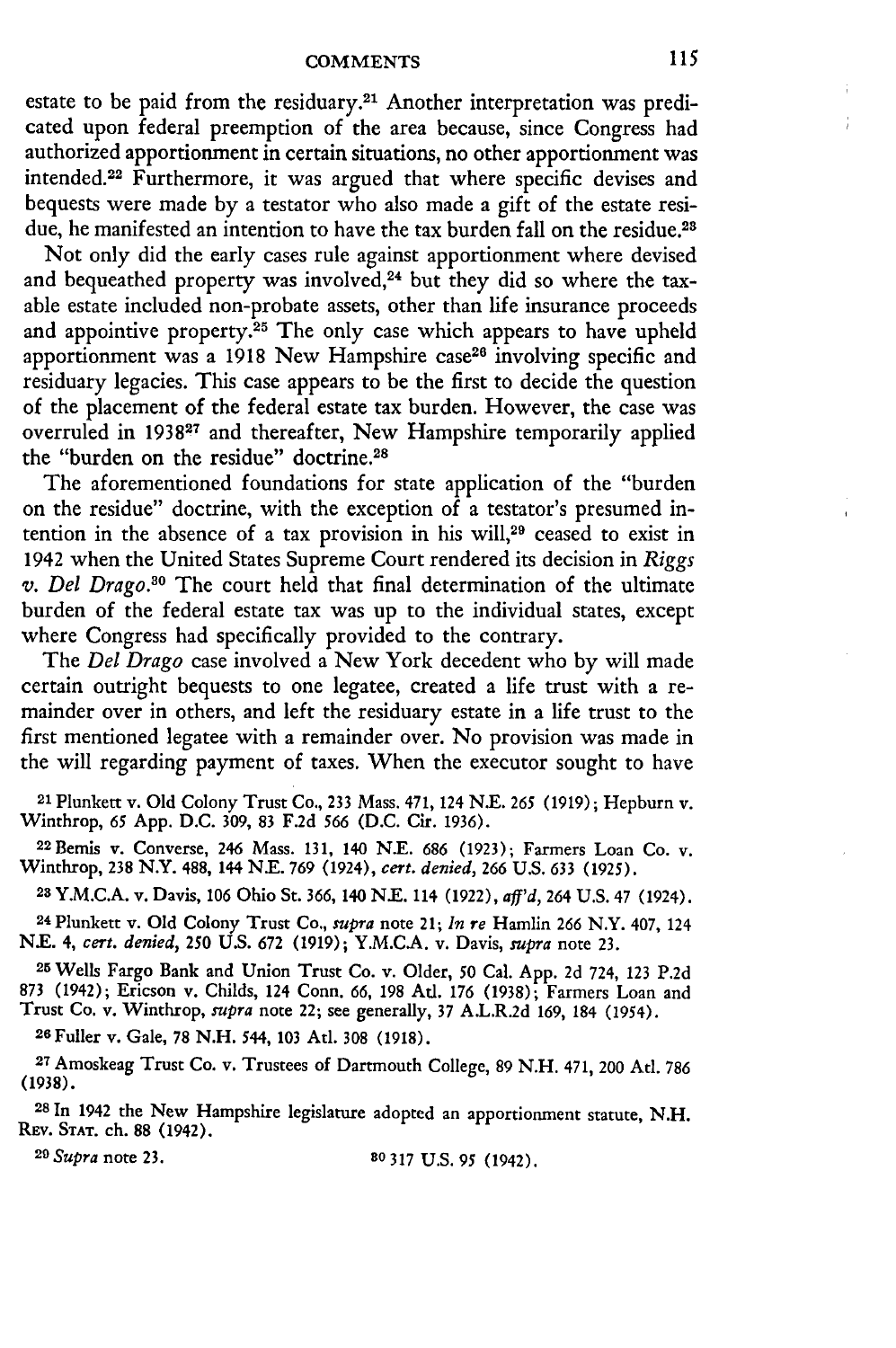the federal estate tax apportioned among all the persons beneficially interested in the estate pursuant to a New York Statute providing for such apportionment,<sup>31</sup> the life tenants and outright legatee raised objection as to the constitutionality of the apportionment statute. The court-appointed guardian for the infant remainderman under the residuary trust contended that the tax had to be apportioned in accordance with the statute. In holding that the New York statute did not contravene the Federal Constitution's supremacy clause since it was not in conflict with the federal estate tax law, Mr. Justice Murphy said in delivering the opinion of the court:

We are of the opinion that Congress intended that the federal estate tax should **be** paid out of the estate as a whole and that the applicable state law as to the devolution of property at death should govern the distribution of the remainder and the ultimate impact of the federal tax. **.... 32**

The following year, this position was reaffirmed **by** the Supreme Court in *Harrison v. The Northern Trust Company.88*

The New York statute upheld in *Del Drago* **was** the first attempt **by** a state legislature<sup>34</sup> to overcome the inequities of the burden on the residue application. The statute applied to both federal and state estate tax and provided for apportionment to both probate and non-probate assets.<sup>35</sup> But because case law in other states was based in part on federal preemption in the field,<sup>36</sup> the respective legislatures did not follow New York's lead until *Del Drago* affirmed the validity of a state's authority to determine the placement of the tax burden. A study made **by** the author of the statutory enactments in the various states reveals that there are twenty-three states which today have statutes concerning apportionment. Two states, Alabama and Iowa, specifically provide against apportionment and place the burden of the tax on the residue of the estate.<sup>37</sup> Florida, Massachusetts and New Jersey require apportionment in regard to nonprobate interests only.38 The other eighteen statutory states provide for apportionment among all parties interested in the decedent's property,

**<sup>31</sup>**NEw YORK **DECEDENT'S** ESTATE **LAW, S** 124.

<sup>82</sup>*Supra* note 30, at 96-7.

**<sup>38</sup>**317 U.S. 476 (1942).

*<sup>84</sup>Supra* note 31; originally enacted by NEW YORK LAWS ch. 790 (1930).

*<sup>8</sup> 5 Ibid.*

*36 Supra* note 22.

**87 CODE** OF **ALABAMA** tit. *51,* **5** 449(1) (Supp. 1965); IOWA LAWS 1963, ch. 326, **§** 449.

**88 FLA. STAT.** *1965,* **§** 734.041. Florida had a total apportionment statute in 1949 but repealed it and enacted a no apportionment statute in 1957. **The** present statute **was** adopted in 1963; **MASS.** GEN. LAWS 1932, ch. 65A, **§§ 5A-B,** as amended by **MASS.** AcTs 1943, ch. **519, MAss** AcTs **1948,** ch. 605, § 2; **N.J. STAT. SS** 3A:25-30 to **-38.**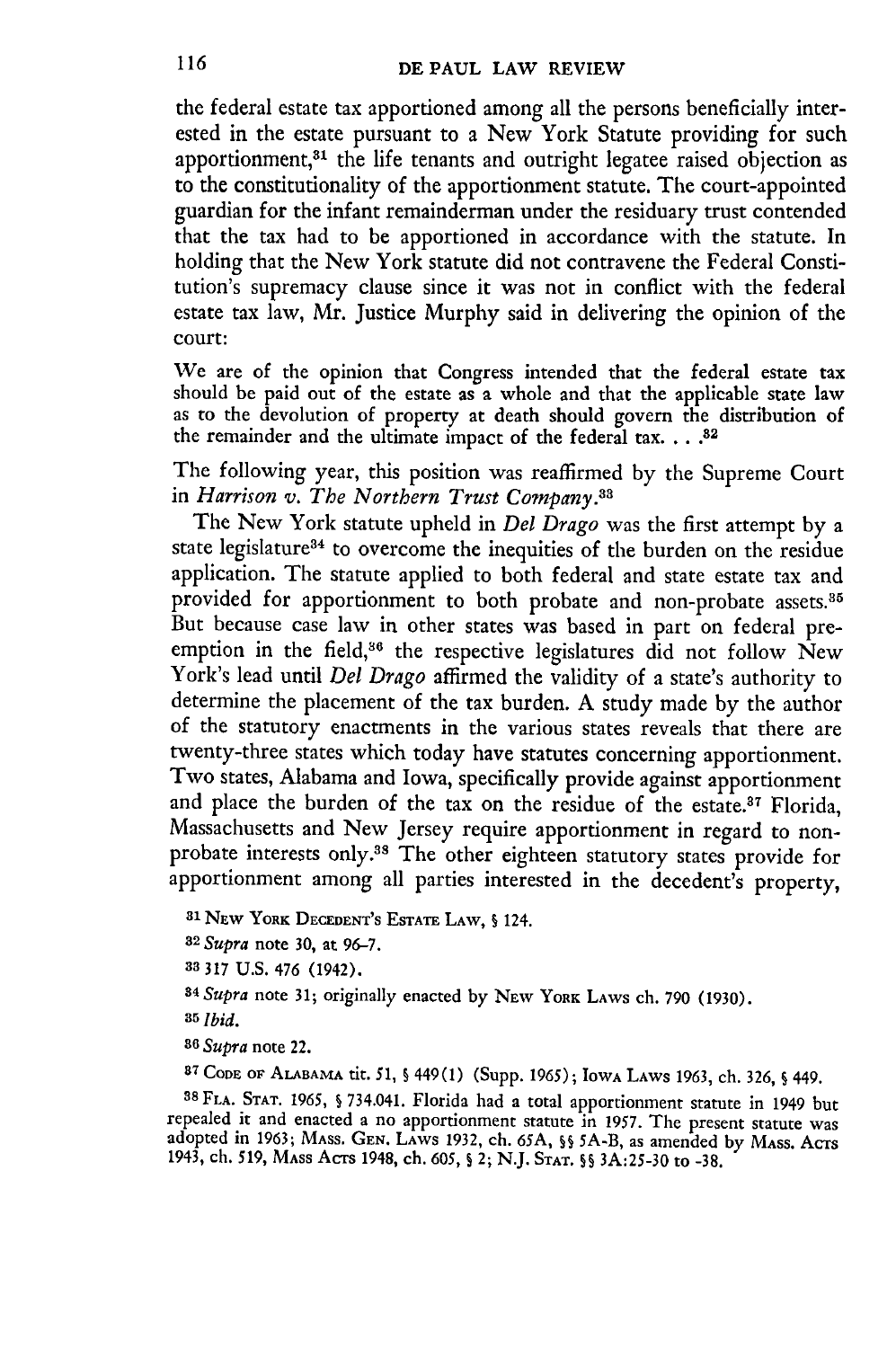probate and non-probate.<sup>89</sup> All statutes provide, however, that a testator has the right to shift the burden of the tax.<sup>40</sup> A Uniform Estate Tax Apportionment Act was approved and recommended for enactment in all states by the National Conference of Commissioners on Uniform State Laws in 1958.<sup>41</sup> The proposed Act contemplated total apportionment and did not distinguish between probate and non-probate assets.42 The Act was revised in 1964 to provide for apportionment of expenses incurred in the determination of proration, and to provide for payment out of the residue of the estate when payment could not be collected from a person required to pay the tax.<sup>48</sup> However, only four states have deemed it advisable to adopt the 1958 Act or the 1964 revision.<sup>44</sup> In states which have no applicable apportionment statute, the court makes the final determination as to the ultimate estate tax burden, subject to the testator's directives and the specific intent of Congress.<sup>45</sup> Nine states still require that the burden be placed on the residue whenever possible.<sup>46</sup> Of the remaining

89ARK. **STAT. ANN.** § 63-150 (Supp. 1965); **CAL.** PROBATE **CODE §** 970-7, (See *In re* Welsh Estate, **89** Cal. 2d 43, 200 P.2d **139** (1948) upholding constitutionality); CONN. **GEN. STAT. S** 12-400 (1958); **DEL.** CODE **ANN.** tit. 12, **S** 2901-6, (See Wilmington Trust Co. v. Copeland, 33 Del. 309, 94 A.2d 703 (1953) holding statute to be declaratory of existing law and applicable retroactively); **LA.** REV. **STAT. §§** 9:2431-:2438 (Supp. 1965); **MD.** LAWS 1965 ch. 907 (Uniform Estate Tax Apportionment Act, 1964 Revision); MICH. CoMp. LAWS **SS** 720.11-.21 (1948) as amended, LAWS 1963, act 144 (Uniform Estate Tax Apportionment Act), LAWS 1965, act 259; **MINN. STAT. 1965** *§§* 525.521-.527; **NEB.** REV. **STAT.** 77-2108 to 2112; NEV. REV. **STAT. SS** 150.290-.390 (Supp. 1965); N.H. REV. **STAT. ANN.** ch. **88-A, §§** 1-11 (Supp. 1965), (Uniform Estate Tax Apportionment Act); N.Y. DECEDENTS ESTATE LAW **S** 124; OKLA. **STAT.** ch. **58, §§** 2001-11 (Supp. 1965); **PENN.** LAWS 1951 ch. 1405 *(Purdon,* **PENN. STAT. ANN.** tit. 20, **§5** 881-7); **S.D.** LAWS 1961 ch. 196; **TENN.** CODE **ANN. tit.** 30, **S§** 30-1117 to -1118 (Supp. 1965); **CODE OF** VA. **S§** 64, 150-51 (Supp. 1965); Wyo. **STAT. S** 2, 336-46 (Supp. 1965), (Uniform Estate Tax Apportionment Act).

**<sup>40</sup>...** the amount of the tax, except in a case where a testator otherwise directs in his will, **...** NEW YORK **DECEDENT ESTATE** LAW, **S** 124.

**<sup>41</sup>**Handbook of the National Conference of Commissioners on Uniform State Laws, 131, 132, 219, 221 (1958).

42 See generally, Scoles and Stephens, *The Proposed Uniform Estate Tax Apportionment Act,* 43 MINN. L. REV. 907 (1959).

**43** UNIFoRM LAW **ANNOTATED,** Vol. 9A, **p.** 494 (1965).

44 Maryland, Michigan, New Hampshire and Wyoming, *supra* note **39.**

45 Riggs v. Del Drago, *supra* note **30.**

**<sup>46</sup>**Ramsey v. Nordloh, 143 Col. 526, 354 **P.2d** 513 (1960); *In re* Glover's Estate, 45 Haw. 569, 371 **P.2d** 361 (1962), dower in personalty was held to be probate property for purposes of apportionment and the question was left open in regard to apportionment of non-probate interests. First National Bank of Chicago v. Hart, 393 **Ill.** 489, 50 N.E.2d 461 (1943), see discussion of the Illinois problem in this comment, *infra;* Central Trust Co. v. Burrow, 144 Kan. 79, **58 P.2d** 469 (1936), denying apportionment to non-probate interests; Buffalo v. Barnes, 226 **N.C.** 313, **38** S.E.2d 222 (1946); Cornwell v. Huffman, **258 N.C.** 363, 128 S.E.2d **798** (1963); Sinnatt v. Gidney, 159 Tex. 366,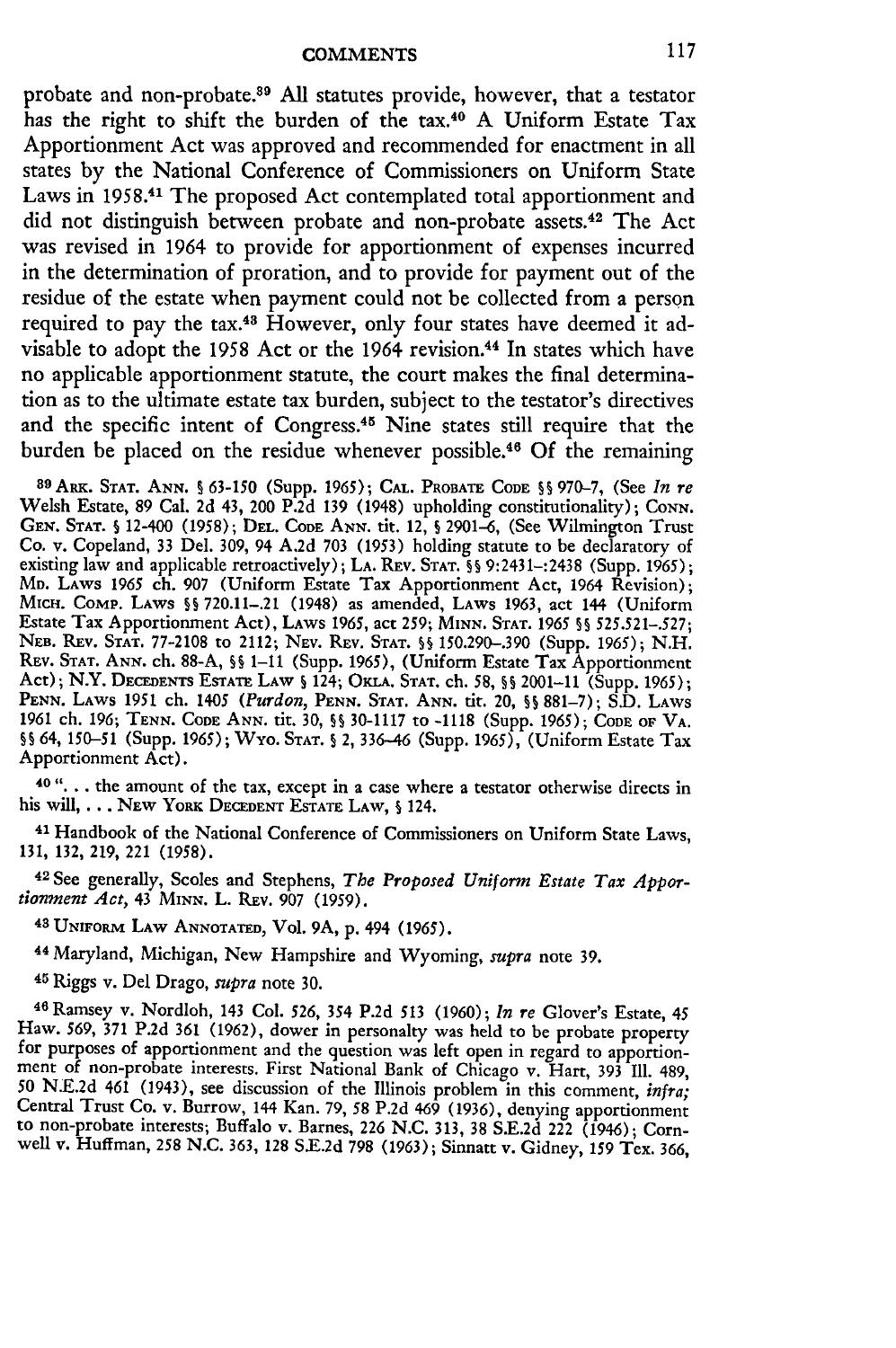eighteen states, five recognize total apportionment<sup>47</sup> and eight have required recipients of non-probate interests to share proportionately in the burden with the residuary beneficiaries. 48 No cases have been found in the other five states which would determine the placement of the ultimate estate tax burden.<sup>49</sup>

### **STATUS OF** APPORTIONMENT **IN ILLINOIS**

Illinois does not have a statute apportioning the federal estate tax, therefore, subject to a testator's proper directive and to the apportionment provisions of federal legislation, the placement of the ultimate tax burden is by judicial determination. 50 Although Illinois is generally considered to be included as a member of those states which invoke the "burden on the residue" doctrine,<sup>51</sup> an examination of the principal Illinois cases reveals confusion as to the appropriateness of applying this doctrine. This denial of apportionment, as will be shown, has often been recited as dictum in cases bearing no relation to the federal estate tax burden and has been based on a misunderstanding of the federal estate tax statute. One of the earliest

47 Trimble v. Hatcher's Executors, **295** Ky. 178, 173 S.W.2d **985** (1943) *cert. denied,* 321 U.S. 747; Gunn v. Sutherland, 311 Ky. **578,** 224 S.W.2d 929 (1949); Jones v. Jones, 376 S.W.2d 210 (Mo. 1964); see U.S. v. Traders National Bank of Kansas City, 248 F.2d 667, (8th Cir. 1958) regarding Missouri as applying equitable apportionment; Marans v. Newland, 143 Mont. 38, 390 P.2d 443 (1964); *In re* Berzel's Estate, 101 N.W.2d **<sup>557</sup>** (N.D. 1960); Beatty v. Cake, 236 Ore. 389, 387 P.2d *355* (1963), applied apportionment to inter vivos transfer, but language of case is to the effect of total apportionment.

48 Doetch v. Doetch, 312 F.2d 323 (7th Cir. 1963), applying Arizona law; Regents of University System v. Trust Company of Georgia, 194 Ga. *255,* 21 S.E.2d 691 (1942); apportionment applied to appointive property prior to enactment of Ir. REv. **CODE** provision; Pearcy v. Citizens Bank and Trust Co., 121 Ind. App. 136, 96 N.E.2d 918 (1951); Bragdon v. Worthley, *155* Me. 284, **153** A.2d 627 (1959), applied to inter vivos conveyance, but language of the court that it could apply equitable apportionment might indicate that they would apply total apportionment (Maine enacted a total apportionment statute in LAWS 1947, ch. 220, but repealed it in LAWS 1949, ch. 349; *In re* Gallagher's Will, **57** N.M. 112, **225** P.2d 317 (1953); McDougall v. Central National Bank of Cleveland, **157** Ohio St. *45,* 104 N.E.2d 441 (1953); Campbell v. Lloyd, 162 Ohio St. 203, 122 N.E.2d *695* (1954); Hooker v. Drayton, 69 R.I. 290, 33 A.2d 286 (1961); Meyer v. Sinkler, **235** S.C. 162, **110** S.E.2d 241 (1959).

**<sup>49</sup>**Alaska, Idaho, Mississippi, Utah, Vermont.

*50 Supra* note 30.

**<sup>51</sup>**First National Bank of Chicago v. Hart, *supra* note 46; See also 37 A.L.R.2d, supra note *25.*

<sup>322</sup> S.W.2d **507 (1959),** rejecting apportionment where only probate assets were involved; Seattle First National Bank v. Macomber, 32 Wash. 2d 696, 203 P.2d 1078 (1949), denying apportionment to non-probate interests; Cuppett v. Neilly, 143 W.Va. 845, 105 S.E.2d 548 (1958), placing burden on residue if sufficient; Guaranty National Bank v. Mitchill, 144 W.Va. 828, 111 S.E.2d 494 (1959); *In re* Joas's Estate, 16 Wis. 2d 489, 114 N.W.2d 831 (1962), apportionment denied to non-probate interest.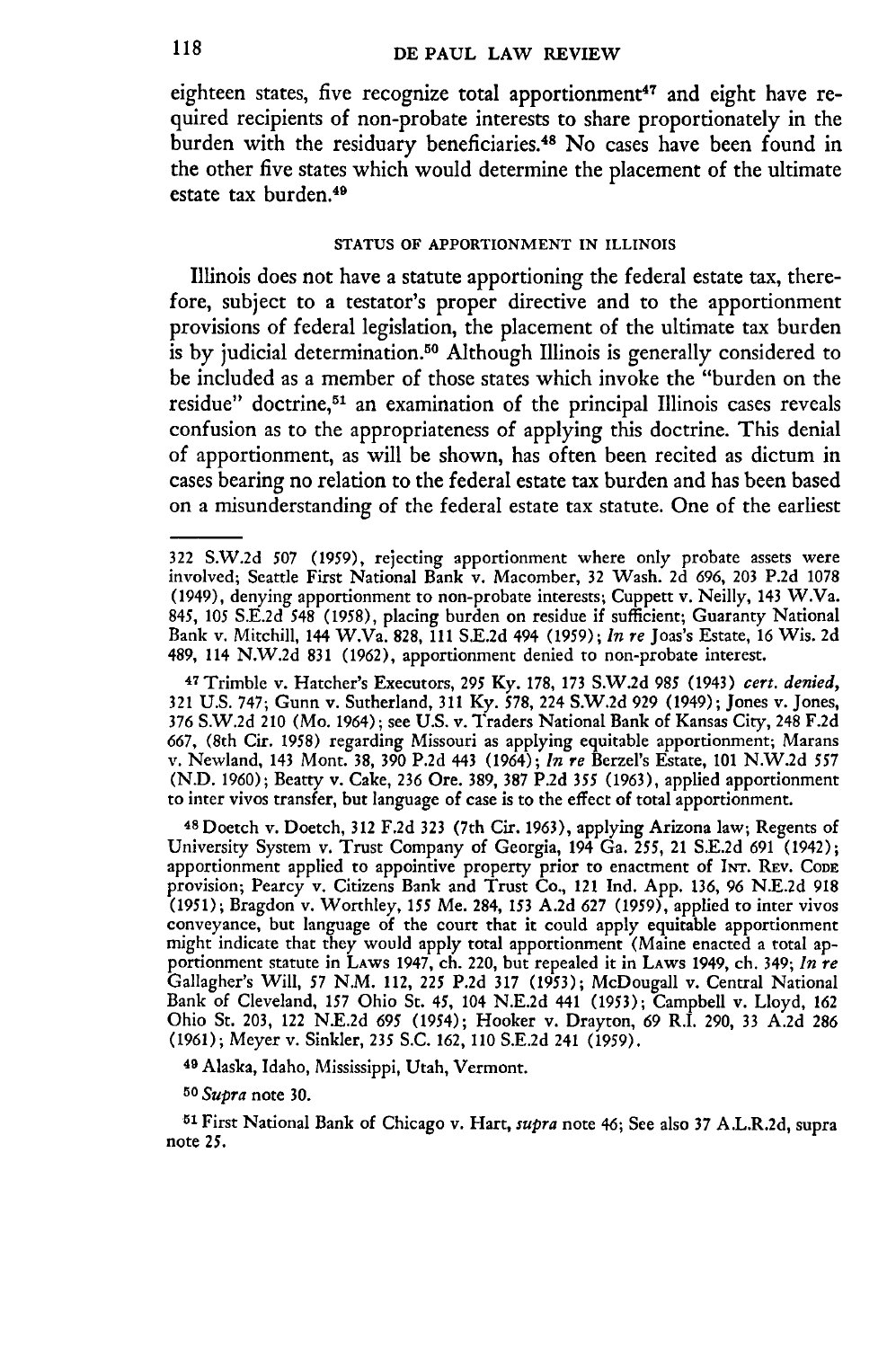Illinois cases to mention apportionment was *People v. Pasfield,52* which was concerned with the computation of the state inheritance tax. After determining that the federal estate tax was to be deducted before computation, the court went on to say:

As the duty [the federal estate tax] is made payable by the executor or administrator to the collector or deputy collector by the express provision of the statute [Revenue Act of **1916],** the duty is an expense or a charge against the estate of the decedent and not an express charge against the shares of the legatees or distributees of the decedent **.... 58**

This case, which was decided in 1918, and the cases of *People v. The Northern Trust Company54* and *People v. McCormick,55* which were decided soon thereafter and which were also concerned only with computation of the state inheritance tax, were decided at a time when many jurisdictions considered the tax to be paralleled to the payment of debts, charges and obligations from the residuary, or else considered apportionment to have been pre-empted by the federal estate tax statute.<sup>56</sup>

The 1943 decision of the Illinois court in *First National Bank of Chicago v. Hart57* is the case most often cited as representing the Illinois application of the "burden on the residue" doctrine and disallowment of apportionment. This is so even though the case only involved residuary beneficiaries and no specific recipients of the testator's estate and therefore, was not a true tax apportionment case. In *Hart,* the residuary estate passed in equal thirds to the two living children of the decedent and to two grandchildren by way of an appointive trust. Though the assessment of the total state inheritance tax against the grandchildren was less than that against the two living children, due to a double exemption and resulting lesser rate of assessment, the executor of the estate charged the grandchildren's trust with an equal third of the assessment. The trustee for this trust then sued the two children for the difference between the equal third and the amount actually assessed. At the time of this case, inheritance taxes constituted up to an eighty per cent credit against the entire federal estate tax. The two children contended that they contributed more to the satisfaction of the federal tax by virtue of their being assessed a greater proportion of the state inheritance tax used to offset the federal levy and thus were entitled to contribution from the grandchildren for having paid a larger share. The court, by its disallowment of this contention, gave credence to the "no apportionment" view by saying:

It is sufficient to observe, however, that this State has no provision in its laws relating to the incidence of the burden of Federal estate tax and it must

*531d.* at 454, 120 N.E. at 288. *<sup>5</sup> 6 Supra* notes **21 and 22. 54 289** Iil. 475, **124 N.E. 662 (1919).** *5* **383 I1.** 489, *50* N.E.2d 461 (1943).

**52284 111.** 450, **120 N.E.286 (1918). 55** 327 IMI. 547, **158** N.E. **861 (1927).**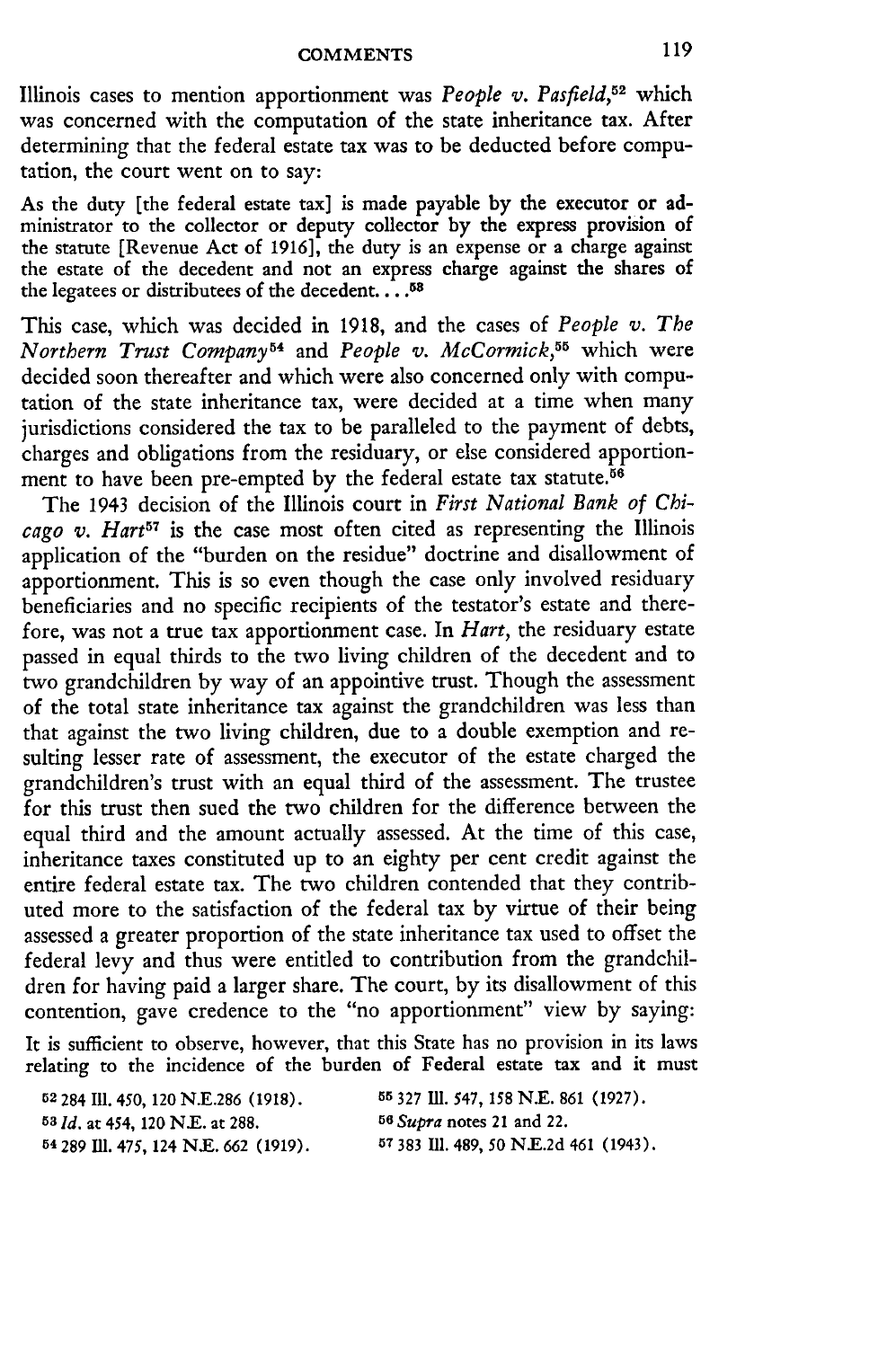therefore fall directly upon the corpus of the estate and be considered an item of expense, such as debts, funeral expenses, and the like. The fact that inheritance taxes are allowed as a credit on Federal estate taxes, does not alter the situation with respect to the nature and effect of the two cases. In the absence of statutory enactment directing otherwise, the Federal tax must be considered as a charge against the whole of the estate and not against the individual shares, . **.** . unless otherwise directed by the testator.<sup>58</sup>

Although earlier Illinois cases<sup>59</sup> have been cited and considered collaterally as lending authority to the acceptance of the "burden on the residue" rule in Illinois, it is essentially the language of the *Hart* case around which modern Illinois case law has revolved. These cases include: *People v. Luehrs,<sup>60</sup> In re Ginsberg's Estate,<sup>61</sup> Franz v. Schneider,<sup>62</sup> Lawless v. Lawless,63* and *Jinnette v. Guest.64* In the *Lawless* case, the court was called upon to decide an action brought by an executor to recover from certain devisees, an equitable proportionate share of the federal estate tax attributable to the inclusion of their interests in real property in the taxable estate. In denying apportionment of the tax, the court asserted its prior holdings that the federal estate tax was a charge of administration and an item of the estate's expense, such as debts and funeral expenses, and concluded:

The amount to be paid or any inequity between the heirs does not change the law. Our courts have in certain cases invoked the doctrine of equitable contribution, but no case has been cited that would affect the situation here.<sup>65</sup>

It would therefore appear that the ultimate federal estate tax burden is placed upon the residuary of the estate in Illinois, and that the apportionment doctrine, in total or only in regard to non-probate assets, is not given recognition.

However, once the relevancy of these cases to the issue of apportionment is considered, the applicable doctrine appears to be in question. The early decisions<sup>66</sup> and the holding in the *Luebrs* case<sup>67</sup> were concerned only with the problem of computing the net estate for state inheritance tax purposes and not with apportionment between beneficiaries of the estate. These cases merely decided a method of tax computation and not placement of the ultimate tax burden.

| 60 408 Ill. 383, 97 N.E. 2d 307 (1951).<br>61 4 Ill. App. 2d 138, 123 N.E. 2d 739 (1955). |  |
|-------------------------------------------------------------------------------------------|--|
|                                                                                           |  |
|                                                                                           |  |
| 62 14 Ill. App. 2d 464, 144 N.E.2d 798 (1957).                                            |  |
| 63 17 Ill. App. 2d 481, 150 N.E.2d 646 (1958).                                            |  |
| 64 35 Ill. App. 2d 434, 183 N.E.2d 194 (1962).                                            |  |
| 65 Supra note 63 at 492, 150 N.E.2d at 651.                                               |  |
| 66 Supra notes 52, 54 and 55.<br><sup>67</sup> Supra note 60.                             |  |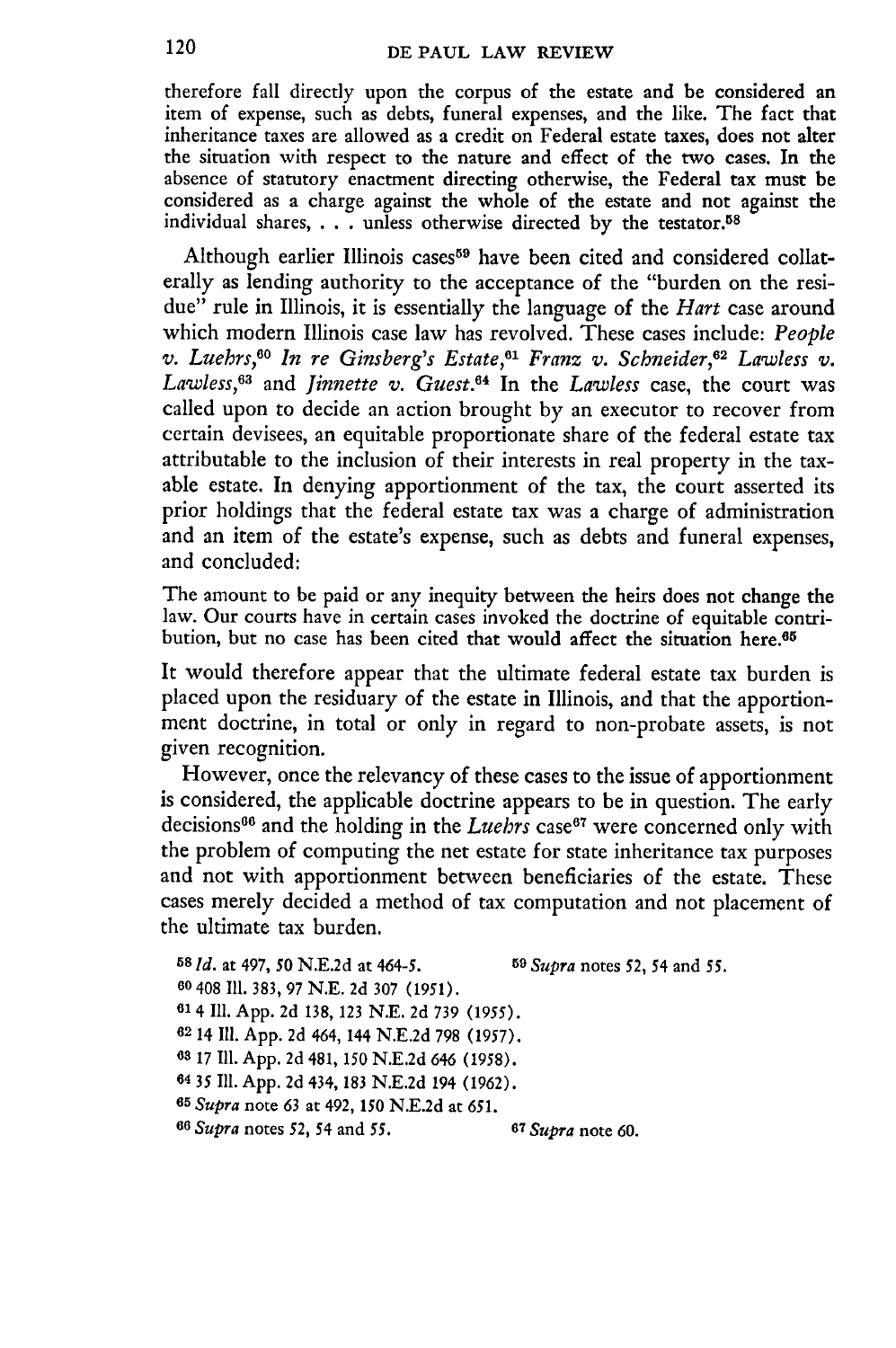The *Hart* case, on the other hand, which furnishes the most authoritative language regarding non-apportionment, loses some of its forcefulness when it is recognized that its holding in regard to the federal estate tax, while germane, was not necessary to the determination of the principal issue, for the court had been called upon only to determine apportionment of the state inheritance tax. Although *Hart* was decided after the *Del Drago* case and thus recognized the right of the state to determine location of the federal tax burden, it involved appointive trust assets with the powers being exercised in 1933. This was before the 1942 enactment of Sec. 403(a) of the Revenue Act.<sup>68</sup> Therefore, the non-apportionment of appointive assets, implied **by** *Hart,* would have no effect today. Furthermore, some authorities contend that the proper interpretation of the language used in the *Hart* case shows that the court had in mind the view that the federal estate tax was a levy against the whole of the decedent's taxable estate and was not solely a burden on the residue of the probate estate.<sup>69</sup> Support for this proposition is based on the close similarity of language between the *Hart* and *Del Drago* cases. In *Hart,* the Illinois Supreme Court said that, "the Federal tax must be considered as a charge against the whole of the estate **... ,70,** and, in *Del Drago* the United States Supreme Court stated that, "the Federal estate tax should be paid out of the estate as a whole."<sup>71</sup> A distinction must necessarily be made between the taxable estate of a decedent and the probate estate under the law of wills in order to interpret the language of these cases.<sup>72</sup>

Other Illinois cases which hold in favor of the "burden on the residue" rule are merely extensions of the *Hart* decision. The *Ginsberg* case<sup>73</sup> involved a tax dispute concerning apportionment between tax exempt and non-tax exempt beneficiaries of federal income tax, and not estate tax. In *Franz v. Schneider74* the no apportionment holding was dictum and only collateral to the issue of state inheritance tax apportionment. The references therein to the *Hart* case were employed only to negate a legatee's contention concerning construction of a will provision. *Lawless v. Lawless,75* although an action to recover equitable contribution **by** means of apportionment, was primarily concerned with apportionment as applied to personal property and to real property bequeathed and devised under a will, and not with apportionment between the residue and other interests

**<sup>68</sup>***Supra* note 19.

**<sup>69</sup>**Lauritzen, *Apportionment of Federal Estate Tax, I* **TAx** CouNs. **Q.** *55,* **81-83** (June **1957).**

**<sup>70</sup>***Supra* note 57 at 497, 50 N.E. 2d at 465.

**<sup>71</sup>***Supra* note **30** at **97.**

**<sup>72</sup>***Supra* note **69.** 74 *Supra* note **62. 78** *Supra* note **61. 75** *Supra* note **63.**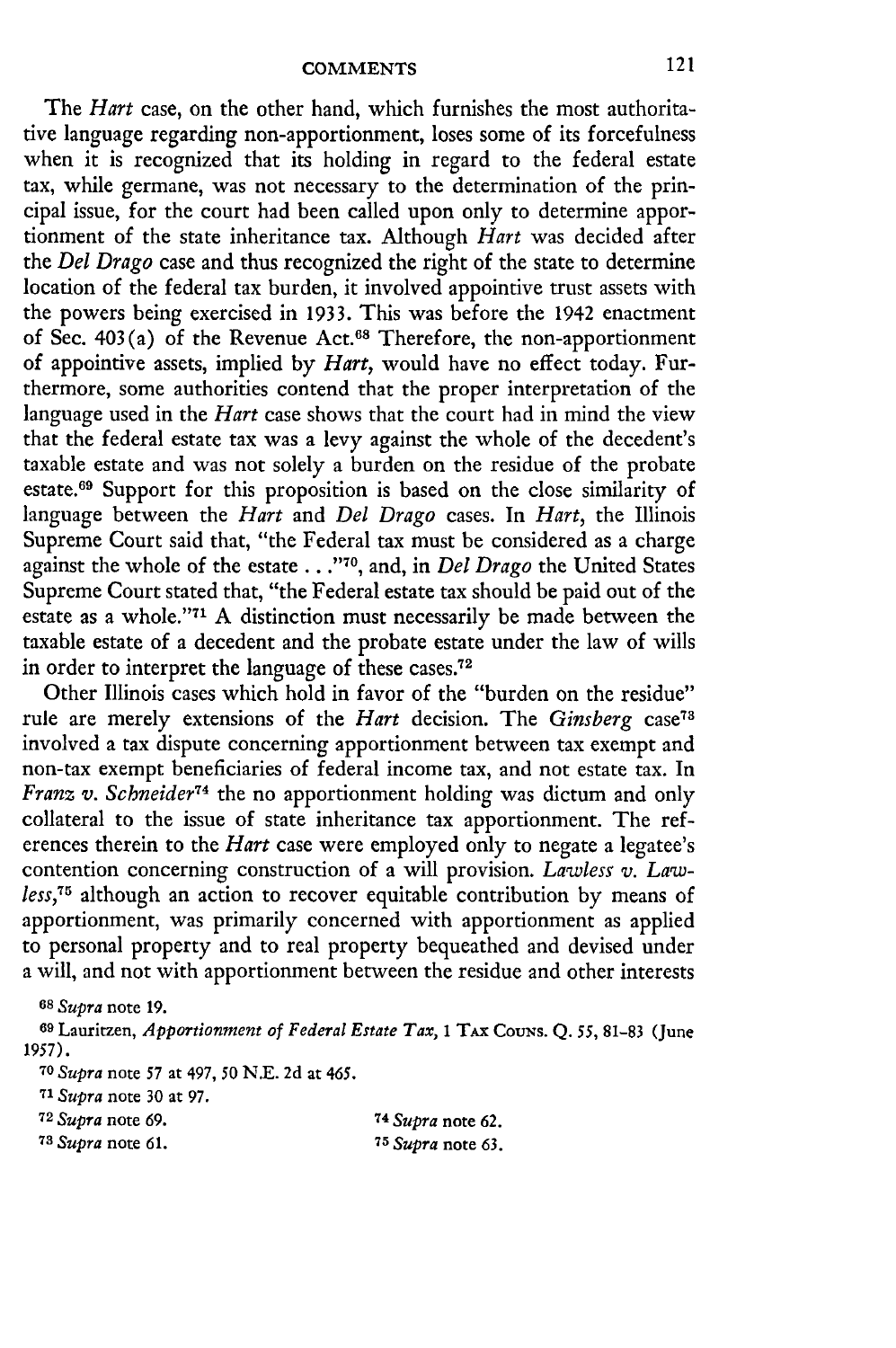included in the taxable estate. The court held that the personal estate must be exhausted before realty can be charged with the payment of debts and costs of administration, but cited the *Hart* decision in reaching its conclusion. *Lawless* did imply however, that under certain circumstances the court could invoke equitable contribution.<sup>76</sup> Finally, in *Jinnette v. Guest*,<sup>77</sup> a will provision directing apportionment against the recipients of a specific bequest of corporation stock was ruled ineffective on the grounds that the recipients' rights to the stock arose out of a prior agreement which had precluded the imposition of any charge or encumbrance. Nevertheless, the court again made needless mention of the *Hart* decision when it said:

In **1937,** at the time the agreement was made, as today, the federal estate tax was treated in Illinois as a claim or expense of administration, payable out of the residuary estate and not a charge against individual legatees unless otherwise specifically directed **by** the testator. <sup>78</sup>

Lip service of Illinois' apportionment position has also been made in the federal court. The United States Supreme Court in *Harrison v. North*ern *Trust Company,79* decided in the same year as the *Hart* case, and which also affirmed the *Del Drago* decision, made note of non-apportionment in Illinois when it stated: "while the estate tax may be a charge against the entire estate under Illinois law, admittedly its payment will operate to reduce the amount of the residuary estate."80 But this case did not involve the question of apportionment of the federal estate tax, but rather, concerned itself solely with the interpretation of a federal tax statute. The federal court has also entertained the apportionment problem where estate assets were situated in several states, each having a different view regarding apportionment. The case of *Doetch v. Doetch<sup>s</sup> '* involved such a conflict of law problem. Non-probate trust assets were located in Illinois, and the decedent was domiciled in Arizona. The United States Court of Appeals had to determine whether Illinois would apply its own law as situs of the trust, to determine an apportionment of the estate tax, or whether it would apply the law of the decedent's domicile. There were no Illinois cases in point, but the court determined that the laws of the situs of the domicile would prevail. It was stated:

When questions of apportionment of estate taxes arise in courts of a state of the situs of a trust whose assets are includible in decedent's gross estate for tax purposes, the law of the situs refers to the law of decedent's domicile to resolve the question.82

| <sup>76</sup> <i>Id.</i> at 492, 150 N.E.2d at 651.  |                                  |
|------------------------------------------------------|----------------------------------|
| <sup>77</sup> Supra note 64.                         | $80$ <i>Id.</i> at 480.          |
| <sup>78</sup> <i>Id.</i> at 440, 183 N.E. 2d at 197. | 81 312 F.2d 323 (7th Cir. 1963). |
| <sup>79</sup> 317 U.S. 476 (1942).                   | $82$ <i>ld.</i> at 328.          |